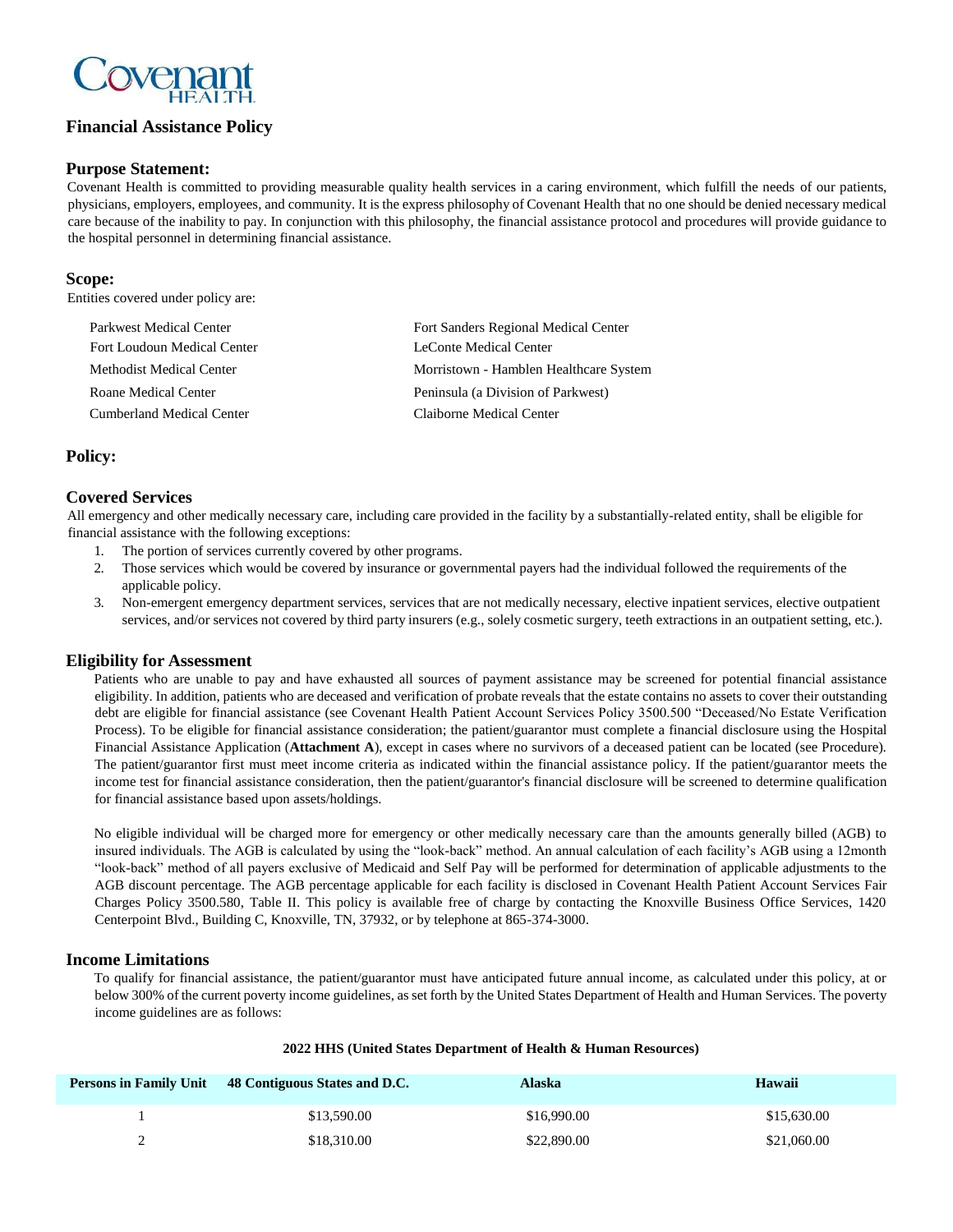

| 3                           | \$23,030.00 | \$28,790.00 | \$26,490.00 |
|-----------------------------|-------------|-------------|-------------|
| 4                           | \$27,750.00 | \$34,690.00 | \$31,920.00 |
| 5                           | \$32,470.00 | \$40,590.00 | \$37,350.00 |
| 6                           | \$37,190.00 | \$46,490.00 | \$42,780.00 |
| 7                           | \$41,910.00 | \$52,390.00 | \$48,210.00 |
| 8                           | \$46,630.00 | \$58,290.00 | \$53,640.00 |
| For each add' l person, add | \$4,720.00  | \$5,900.00  | \$5,430.00  |

Income shall include, but is not limited to, adjusted gross income plus non-taxable retirement income (i.e., Social Security), child support, unemployment compensation and "in-kind" payments (for example, use of property rent free). The value of food stamps will be excluded from "in-kind" payment consideration. In addition, 10% of the patient/guarantor's net assets, as determined by reducing the market value of assets less any outstanding debt, will be added to income for determination of total annual income (see Asset Limitations).

### **Asset Limitations**

The guidelines for determining assets include, but are not limited to, primary dwelling (and attached land), automobiles, liquid assets, investments, farm land, business property, rental property, farm and/or business equipment including livestock and crops. All real property will be considered at fair market value. The values of both real and personal property will be reduced by any existing liabilities incurred by the applicant in obtaining the assets (net assets) with the exception of primary dwelling. The primary dwelling net asset will be the amount of equity above \$100,000. Actual or potential third party liability to the patient, hospital or the guarantor by common law, contract, statute or otherwise shall be considered an asset and must be listed on the Hospital Financial Assistance application.

### **External Sources Used for Assessment**

The following websites are used in the processing of the financial assistance application:

Kelley Blue Book – Used to find values of vehicles owned by the patient. <http://www.kbb.com/>

Accurint – Used for skip tracing addresses (Return Mail) or Date of Death<https://secure.accurint.com/app/bps/main>

The following are examples of websites used to locate the correct value of the applicant's properties if they do not provide a copy of their tax assessment from the county they own property.

Knox County Property Search <http://tn-knox-assessor.publicaccessnow.com/PropertyLookup.aspx>

State of Tennessee Property Search [http://www.assessment.cot.tn.gov/RE\\_Assessment/](http://www.assessment.cot.tn.gov/RE_Assessment/)

Sevier County Property Search

<http://www.seviercountytn.org/property-assessor.html>

Roane County Property Search <https://roanecountytn.gov/officialsdepartments/assessor-of-property/>

# **Catastrophic Exceptions**

For catastrophic illness, exceptions to income and asset limitations may be made on a case-by-case basis. The amount considered for financial assistance will be based upon the facility's evaluation of the patient's and/or guarantor's ability to pay all or a percentage of gross charges, taking into consideration the patient's and/or guarantor's assets, liabilities, liquidity, and future earning capacity.

### **Procedure**

Upon referral from Pre-Admission and/or Emergency Patient Registration, the patient will be assigned a Financial Counselor. The Financial Counselor shall initiate Credit Screening of the patient and/or guarantor and work with appropriate hospital and agency staff to ensure that all efforts of coverage have been exhausted before consideration of hospital financial assistance. If, as stipulated by the financial assistance policy, all payment sources have been exhausted and the patient/guarantor meets the income/asset limitations, the patient/guarantor may complete a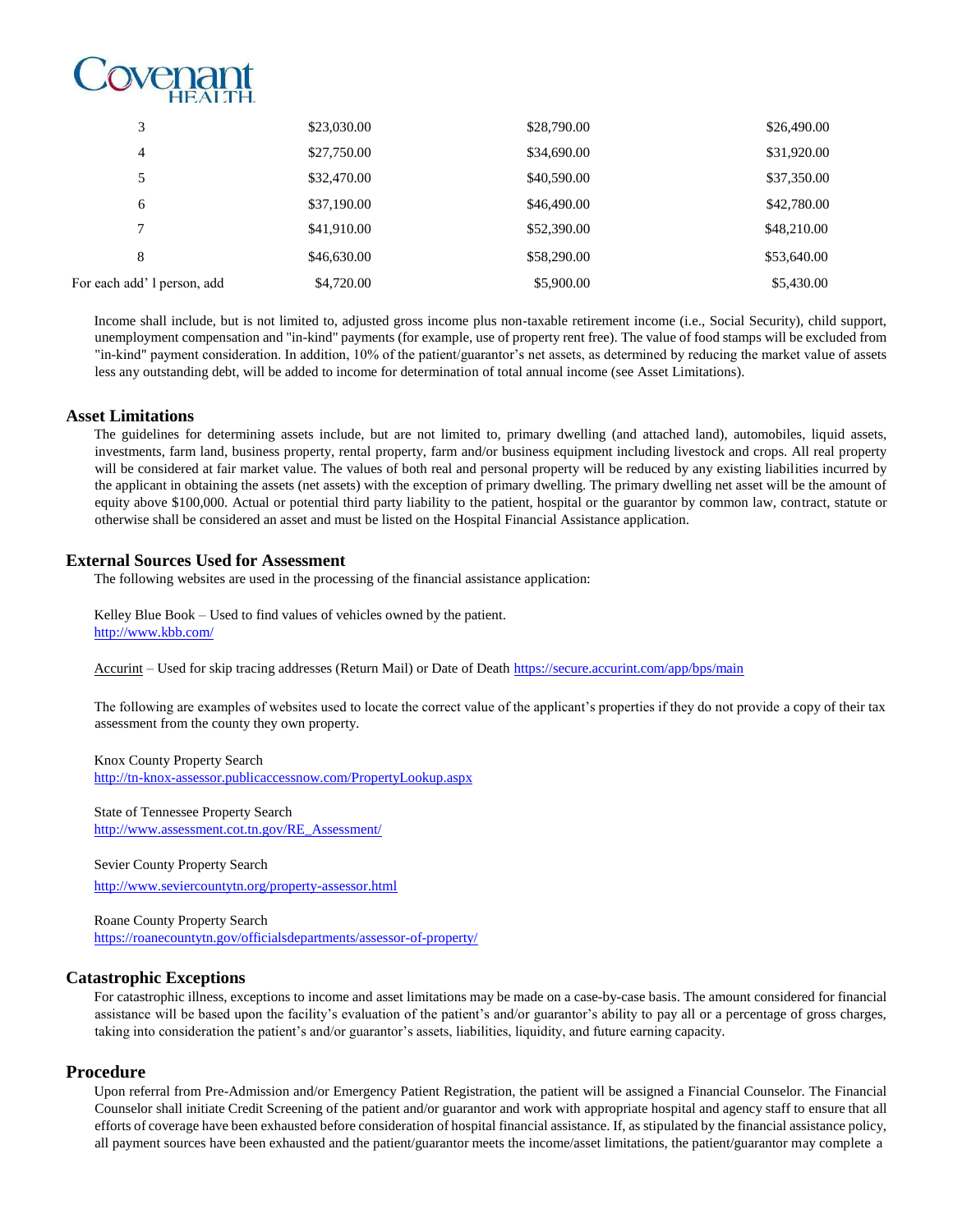

### Hospital Financial Assistance Application (see **Attachment A**) for all patient balances. **The patient/guarantor may also receive a Hospital Financial Assistance Application by:**

- Obtaining an application at any Covenant Health Facility registration area.
- Requesting to have an application mailed by calling 865-374-3000.
- Requesting an application by mail at Knoxville Business Office Services, 1420 Centerpoint Blvd. Building C, Knoxville, TN, 37932.
- Downloading an application through the Covenant Health website: [www.covenanthealth.com.](http://www.covenanthealth.com/)
- A list specifying which providers are covered by the facility's Financial Assistance policy (in addition to the facility and those delivering emergency and other medically necessary care in the facility) and which providers are not covered is available on the Financial Assistance page on each facility's website.

**The patient may receive assistance with completing the application and submitting the required documentation by contacting Knoxville Business Office Services at 865-374-3000.** This application must include verification of the applicant's disclosed income and assets, as listed in **Attachment B**.

Upon completion of the application process, it will be the responsibility of the Director of Patient Accounting or Collections Manager to review all applications with the Financial Counselor for the recommendation of granting financial assistance. For procedures pertaining to uninsured discounts, refer to Covenant Health Patient Account Services Fair Charges policy 3500.580. All eligible applicants authorized for financial assistance will be afforded a discount on a sliding scale based on income limitations as follows:

#### **Annual Household Income**

| <b>Family Size</b>          | <b>Federal Poverty Guidelines</b> | 200% of Poverty Guidelines | 300% of Poverty Guidelines |
|-----------------------------|-----------------------------------|----------------------------|----------------------------|
|                             | \$13,590.00                       | \$27,180.00                | \$40,770.00                |
| 2                           | \$18,310.00                       | \$36,620.00                | \$54,930.00                |
| 3                           | \$23,030.00                       | \$46,060.00                | \$69,090.00                |
| 4                           | \$27,750.00                       | \$55,500.00                | \$83,250.00                |
| 5                           | \$32,470.00                       | \$64,940.00                | \$97,410.00                |
| 6                           | \$37,190.00                       | \$74,380.00                | \$111,570.00               |
| 7                           | \$41,910.00                       | \$83,820.00                | \$125,730.00               |
| 8                           | \$46,630.00                       | \$93,260.00                | \$139,890.00               |
| For each add' l person, add | \$4,720.00                        | \$9,440.00                 | \$14,160.00                |

#### **Amount of Patient Responsibility / Out-of-Pocket Expense:**

| <b>Financial Assistance Percentage for Income Categories Above</b> |                                     |
|--------------------------------------------------------------------|-------------------------------------|
| $0-200\%$ of Poverty Guidelines                                    | $201 - 300\%$ of Poverty Guidelines |
| 100.0%                                                             | $90.0\%$                            |

Financial assistance may take the form of the hospital writing off part or all of the payment due for covered services for eligible patients. Prior to authorizing a financial assistance discount under the hospital financial assistance policy, the Business Office Manager/Director or Collections Manager will be required to obtain approvals from the Director of Patient Accounting, Vice President Revenue Cycle, Facility CFO, Facility CAO, and Executive Vice President/CFO, as noted below:

|               | <b>WRITE-OFF AMOUNT</b> | <b>TITLE</b>                                                                              |
|---------------|-------------------------|-------------------------------------------------------------------------------------------|
| $$0.00-$      | \$9,999.99              | Hospital Collections Mgr. & Dir of Patient Acct.                                          |
| $$10,000.00-$ | \$49,999.99             | Dir of Patient Acct., Vice President Revenue Cycle, & Facility CFO                        |
| $$50,000.00-$ | Above                   | Dir of Patient Acct., Vice President Revenue Cycle, Facility CFO, Facility CAO, Executive |
|               |                         | Vice President/CFO                                                                        |

Once financial assistance has been granted to a patient and applied to the patient's account, the application and supporting documentation will be scanned into the patient's financial folder. Financial information pertinent to financial assistance granted and remaining patient balances, if applicable, will be so noted on the patient's "system" billing record. For all denied applications, a financial transaction will be applied to patient's account indicating non-eligibility.